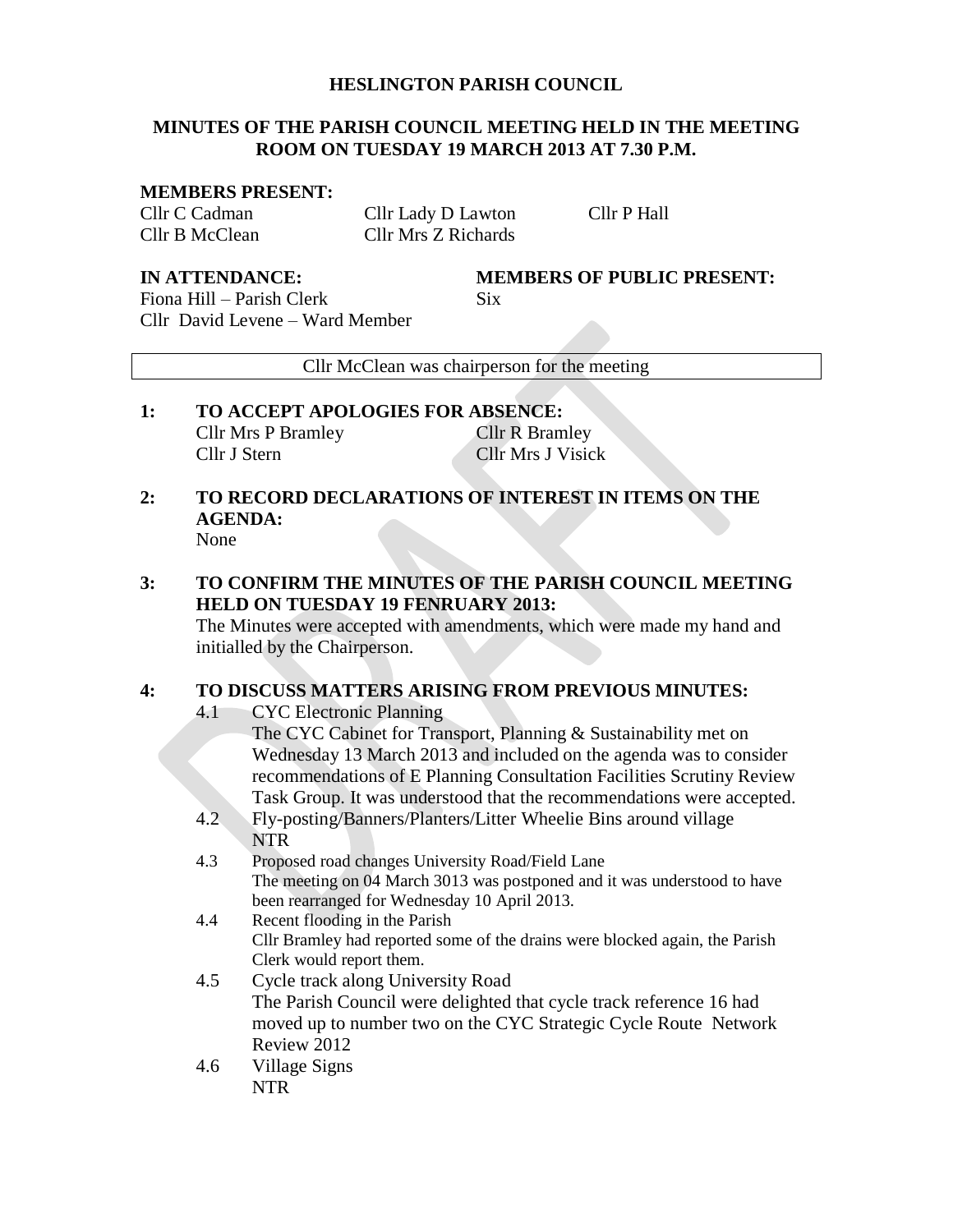4.7 Outbuilding/Storage

It was agreed to place an order with ShedsWorlds –

- 1no Absco Space Super Saver 5ft x 2.7ft (1.53mx0.78m) Zincalume Metal Shed with Free Anchor Kit =  $£183.99$
- 1no Winchester Weatherproof 49mm Padlock Set with Hasp and Staple.

The Parish Clerk would look at options for emptying the sheds and disposing of items.

# **5. TO DISCUSS, IF NECESSARY, LONG-STANDING MATTERS:**

- 5.1 Highway Matters NTR
- 5.2 University of York

There were concerns that the University were not sticking to the designated parking areas, the Parish Clerk was to write to CYC as this was a breach of planning permission

- 5.3 Elvington NTR
- 5.4 Heslington Village Website Paula Clements was now starting to update the website, with a clear Terms of Reference (Copy at end of Minutes)
- 5.5 Parish Newsletter Cllr McClean advised that the next edition would be prepared for delivery in June 2013.

# **6: TO RECEIVE ANY MATTERS RAISED BY MEMBERS OF PUBLIC:**

- Cyclists were using the narrow path along Main Street West and were failing to use lights, the Parish Clerk was asked to raise this with the Police and Student Union
- Foul language by those using the sports field were causing offence to families using the adjacent play area. Cllr McClean would speak to the committee.
- Unsightly verges and unkempt planters were and issue and would be discussed at the next meeting.
- Heslington Sewers were struggling to cope and it was agreed that this would be included on the agenda for the next meeting.

## **7: TO REPORT AND MAKE RELEVANT RECOMMENDATIONS ON NEW PLANNING APPLICATIONS:**

7.1 13/000360/TCA 3 The Orchard, Walnut Close It was unanimously agreed that the Parish Clerk should respond as follows: "The Parish Council has no objections"

7.2 13/00440/TCA Heslington Hall It was unanimously agreed that the parish Clerk should respond as follows: "The Parish Council has no objections"

 $-13/00603/TCA$ 

The Parish Council had requested an extension to the reply deadline on this application and CYC had declined as they required a quick response to the application. The Parish Council discussed the application and asked the Parish Clerk to respond advising that it objected to the application as the canapy would be disproportionate to the stem and more than half the height is trunk and feel that just a trim of some branches would be sufficient.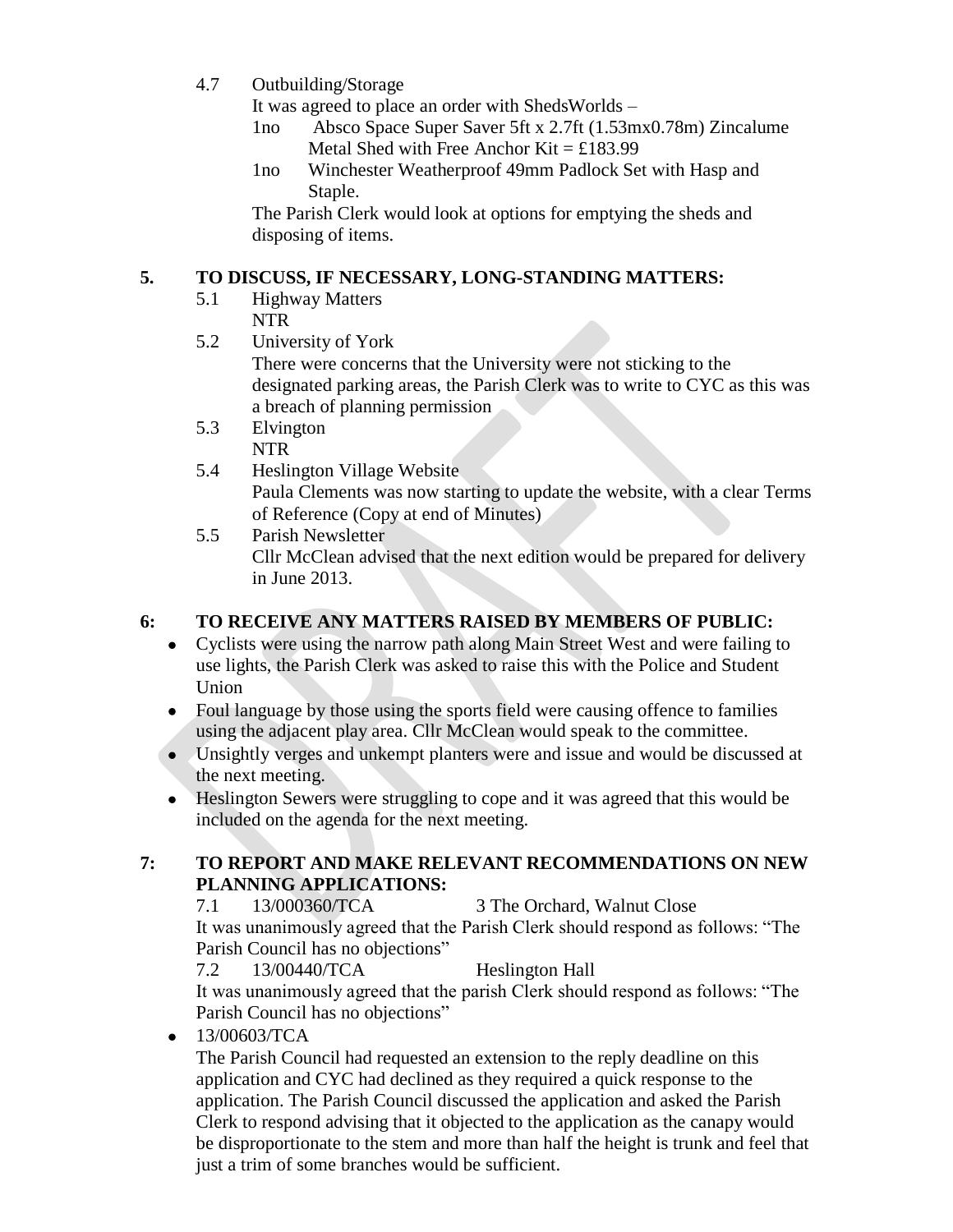# **8: TO REPORT PLANNING DECISIONS BY CITY OF YORK COUNCIL:** None

# **9: TO RECEIVE REPORTS FROM REPRESENTATIVES OF FOLLOWING OUTSIDE BODIES:**

- 9.1 Ward Cllr David Levene
	- NTR (other than those discussed within the meeting)
- 9.2 North Yorkshire Police NTR
- 9.3 Heslington East Community Forum NTR
- 9.4 Good Neighbourhood Forum Roses Week would take place in York this year. The Parish Clerk was asked to contact Mike Brittain requesting a list of dates.
- 9.5 Ouse and Derwent Drainage Board NTR – the next meeting would be tomorrow
- 9.6 Sportsfield Cllr McClean reported that the committee were taking the parking
	- problems seriously and looking at the possibility of parking at weekends at Halifax Cottage, York University.
- 9.7 York Environment Forum
	- The had been a meeting, but there was nothing relevant to Heslington
- 9.8 Alms Houses NTR
- 9.9 The Meeting Room The Parish Council agreed to accept the quote from Nick Allen for £100.00 to value for insurance purposes the Meeting Room.

# **10: TO REPORT ANY NEW CORRESPONDENCE RECEIVED BY THE COUNCIL:**

- The Parish Clerk confirmed she had lodged a complaint with CYC regarding the planning application 12/03814/ADV regarding the planning approval granted by CYC without allowing the Parish Council to respond within the agreed extended timescale.
- North Yorkshire Fire & rescue Service had written requesting access to inspect the Meeting Room. The Parish Clerk would contact them and arrange a meeting that Cllr McClean would attend

# **11: TO REPORT MATTERS RAISED BY MEMBERS:**

- Cllr Bramley had asked the Parish Clerk to raise the issue of poor road surface on the Heslington – Fulford road. The Parish Clerk was asked to write to CYC asking for it to be repaired to a proper standard.
- Cllr McClean raised the issue of the floodlights at the all weather pitches and it was agreed that Cllr Hall would deal with this via the Good Neighbours Forum.

# **12: TO DISCUSS MATTERS RAISED BY PARISH CLERK/RESPONSIBLE FINANCIAL OFFICER:**

12.1 Bookkeeping records for year ending 31Mar13 to date The Parish Clerk circulated copies around Parish Councillors. 12.2 Internal Control Check(s) The Parish Council conducted the bookkeeping checks and found everything in order.